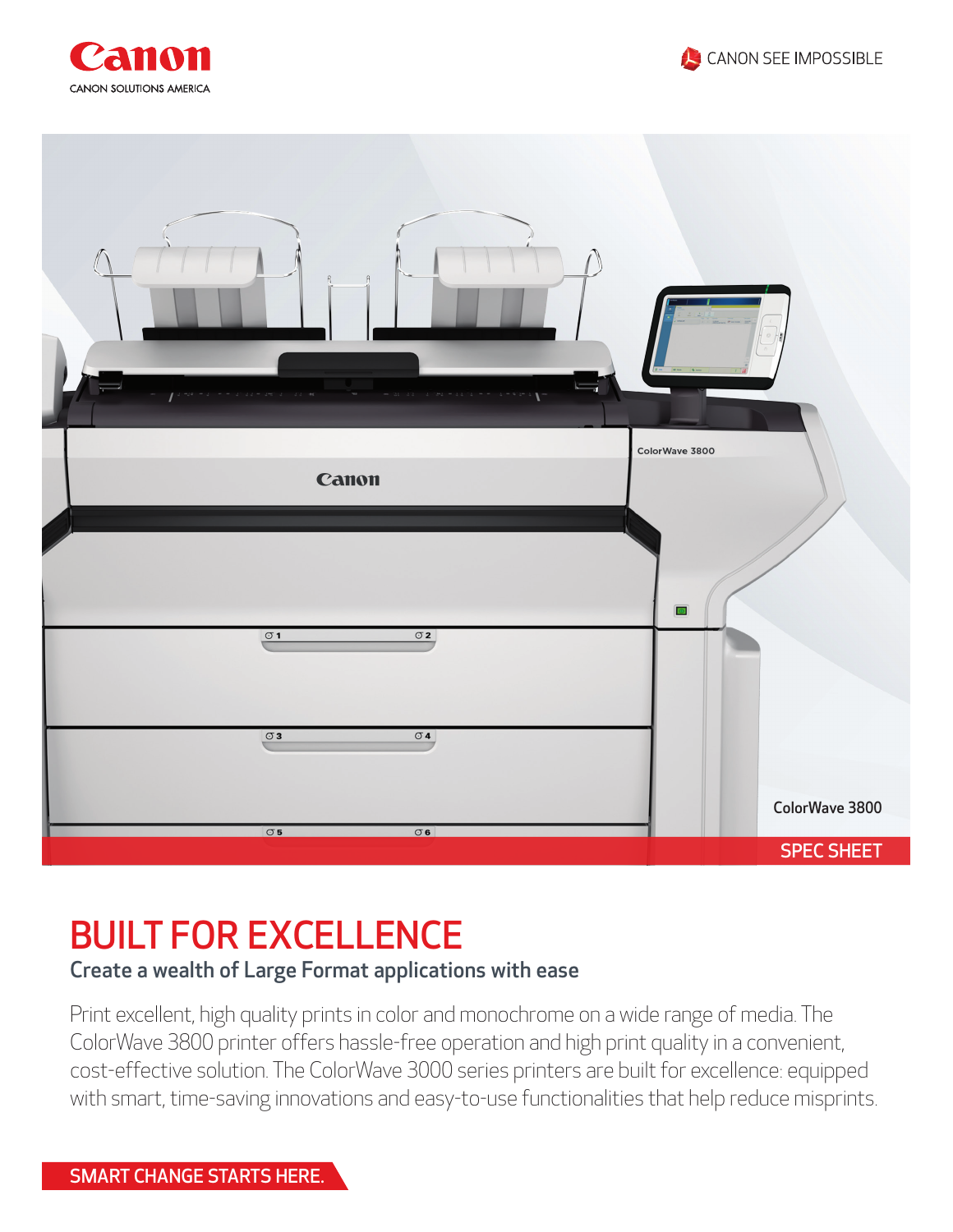## TECHNICAL SPECIFICATIONS ColorWave 3800

| <b>GENERAL</b>                                 |                                                                                                                                                                                                                                                                                                                                                                                                                                                                                                                                                                                                                                                                                                                                                                                                                                                                                                                                           |
|------------------------------------------------|-------------------------------------------------------------------------------------------------------------------------------------------------------------------------------------------------------------------------------------------------------------------------------------------------------------------------------------------------------------------------------------------------------------------------------------------------------------------------------------------------------------------------------------------------------------------------------------------------------------------------------------------------------------------------------------------------------------------------------------------------------------------------------------------------------------------------------------------------------------------------------------------------------------------------------------------|
| <b>Applications</b>                            | Color and monochrome technical drawings; maps, unfolded and folded; POP/POS posters; Graphic Arts applications like<br>posters, wallpapers, banners, wrapping paper, and fine art.                                                                                                                                                                                                                                                                                                                                                                                                                                                                                                                                                                                                                                                                                                                                                        |
| <b>TECHNOLOGY</b>                              |                                                                                                                                                                                                                                                                                                                                                                                                                                                                                                                                                                                                                                                                                                                                                                                                                                                                                                                                           |
| <b>Print Technology</b>                        | CrystalPoint Technology.                                                                                                                                                                                                                                                                                                                                                                                                                                                                                                                                                                                                                                                                                                                                                                                                                                                                                                                  |
| Imaging technology                             | The printer contains 8 Imaging Devices, 2 for each color (CMYK).                                                                                                                                                                                                                                                                                                                                                                                                                                                                                                                                                                                                                                                                                                                                                                                                                                                                          |
| <b>Toner</b>                                   | ColorWave 3800 printer uses Cyan, Magenta, Yellow, and Black TonerPearls, 500 gram/color. Clean toner refill, no toner<br>dust, no residue, no ozone emission                                                                                                                                                                                                                                                                                                                                                                                                                                                                                                                                                                                                                                                                                                                                                                             |
| <b>Print Speed</b>                             | Monochrome CAD: 225 A1/D/hour (high speed mode) Color CAD 212 A1/D/hour (high speed mode). 4 A1/D/min.<br>Color posters 3,960 sqft/day (production - fast)                                                                                                                                                                                                                                                                                                                                                                                                                                                                                                                                                                                                                                                                                                                                                                                |
| Productivity                                   | Monochrome CAD: 225 A1/D-sizes per hour (113 m <sup>2</sup> /hour), 129 A0/m <sup>2</sup> /E-sizes per hour (high speed mode)<br>Color CAD: 212 A1/D-sizes per hour (106 m <sup>2</sup> /hour), 120 A0/m <sup>2</sup> /E-sizes per hour (high speed mode)                                                                                                                                                                                                                                                                                                                                                                                                                                                                                                                                                                                                                                                                                 |
| Print modes                                    | 4 print modes, the Print Assistant automatically determines the best print mode based on the content, without need for user<br>intervention. Manual selection is possible.                                                                                                                                                                                                                                                                                                                                                                                                                                                                                                                                                                                                                                                                                                                                                                |
| <b>Resolution</b><br><b>Imaging Devices</b>    | True resolution: 600 x 600 dpi                                                                                                                                                                                                                                                                                                                                                                                                                                                                                                                                                                                                                                                                                                                                                                                                                                                                                                            |
| <b>Resolution Droplet</b><br>aligning accuracy | 1200 dpi (corresponds to 20 microns)                                                                                                                                                                                                                                                                                                                                                                                                                                                                                                                                                                                                                                                                                                                                                                                                                                                                                                      |
| <b>Automated functions</b>                     | • PAINT technology (Piezo Acoustic Integrated Nozzle Technology)<br>. Applies sophisticated diagnostics, maintenance and error corrections to overcome common nozzle issues that occur with<br>conventional inkjet printers even while printing<br>. MediaSense technology - automatically adjusts to the optimum printing gap between the media and the imaging device<br>once for every type of media. This allows you to print on thicker media (up to $30$ mil/800 $\mu$ m thick)<br>· Image Logic technology - an intelligent, easy to use solution that helps you consistently turn imperfect orginals into high-<br>quality copies and scans without any hassle<br>• Automated print language recognition<br>• Automated print mode selection (Print Assistant)<br>• Automatically suggests the right print mode for your job<br>• Automatic roll selection<br>• Automatic rotation and alignment for folding and legend detection |
| PRINTING SYSTEM CONFIGURATION                  |                                                                                                                                                                                                                                                                                                                                                                                                                                                                                                                                                                                                                                                                                                                                                                                                                                                                                                                                           |
| Printer                                        | Color and monochrome printer based on CrystalPoint technology, high performance POWERsync Controller with 6 Core, 6<br>Thread Core i5-8500 processor                                                                                                                                                                                                                                                                                                                                                                                                                                                                                                                                                                                                                                                                                                                                                                                      |
| <b>Printer Dimensions</b><br>(WxDxH)           | 82.7" x 34.5" x 63.2" (2,100 x 875 x 1605 mm)                                                                                                                                                                                                                                                                                                                                                                                                                                                                                                                                                                                                                                                                                                                                                                                                                                                                                             |
| <b>Printer Shipping</b><br>Dimensions (WxDxH)  | 89.4" x 47.1" x 60.9" (2271 x 1196 x 1547 mm)                                                                                                                                                                                                                                                                                                                                                                                                                                                                                                                                                                                                                                                                                                                                                                                                                                                                                             |
| <b>Printer Weight</b>                          | 639 lbs. (290 kg) - printer and two drawers                                                                                                                                                                                                                                                                                                                                                                                                                                                                                                                                                                                                                                                                                                                                                                                                                                                                                               |
| <b>Printer Shipping Weight</b>                 | 829 lbs. (376 kg) - printer and two drawers                                                                                                                                                                                                                                                                                                                                                                                                                                                                                                                                                                                                                                                                                                                                                                                                                                                                                               |
| Earthquake provision                           | Secure the printer against moving or tilting during an earthquake. This provision enables the user to secure the printer to a<br>sturdy element of the building.                                                                                                                                                                                                                                                                                                                                                                                                                                                                                                                                                                                                                                                                                                                                                                          |
| Standard<br><b>Stacking System</b>             | Integrated Top Delivery Tray, 90-sheet capacity                                                                                                                                                                                                                                                                                                                                                                                                                                                                                                                                                                                                                                                                                                                                                                                                                                                                                           |
| <b>Optional Stacking System</b>                | Stacker Select; 400-sheet capacity                                                                                                                                                                                                                                                                                                                                                                                                                                                                                                                                                                                                                                                                                                                                                                                                                                                                                                        |
| Optional<br><b>Finishing Devices</b>           | Folder Express 3011                                                                                                                                                                                                                                                                                                                                                                                                                                                                                                                                                                                                                                                                                                                                                                                                                                                                                                                       |
| <b>MEDIA HANDLING</b>                          |                                                                                                                                                                                                                                                                                                                                                                                                                                                                                                                                                                                                                                                                                                                                                                                                                                                                                                                                           |
| Technology                                     | Auto switching technology:<br>• The correct roll for a print job is selected automatically based on the media type and roll width<br>• Automatic roll switching when the end of roll is reached<br>• Automatic width detection                                                                                                                                                                                                                                                                                                                                                                                                                                                                                                                                                                                                                                                                                                            |
| Media cutting                                  | Automatic                                                                                                                                                                                                                                                                                                                                                                                                                                                                                                                                                                                                                                                                                                                                                                                                                                                                                                                                 |
| <b>Media Rolls</b>                             | Four or six rolls (two drawers = four rolls, three drawers = six rolls)                                                                                                                                                                                                                                                                                                                                                                                                                                                                                                                                                                                                                                                                                                                                                                                                                                                                   |
| Custom Media                                   | Custom media support, including automatic calibration, no tooling or training required                                                                                                                                                                                                                                                                                                                                                                                                                                                                                                                                                                                                                                                                                                                                                                                                                                                    |
| Media capacity                                 | Up to 3,900'-650' on a roll (1,200 m - 200 m on a roll)                                                                                                                                                                                                                                                                                                                                                                                                                                                                                                                                                                                                                                                                                                                                                                                                                                                                                   |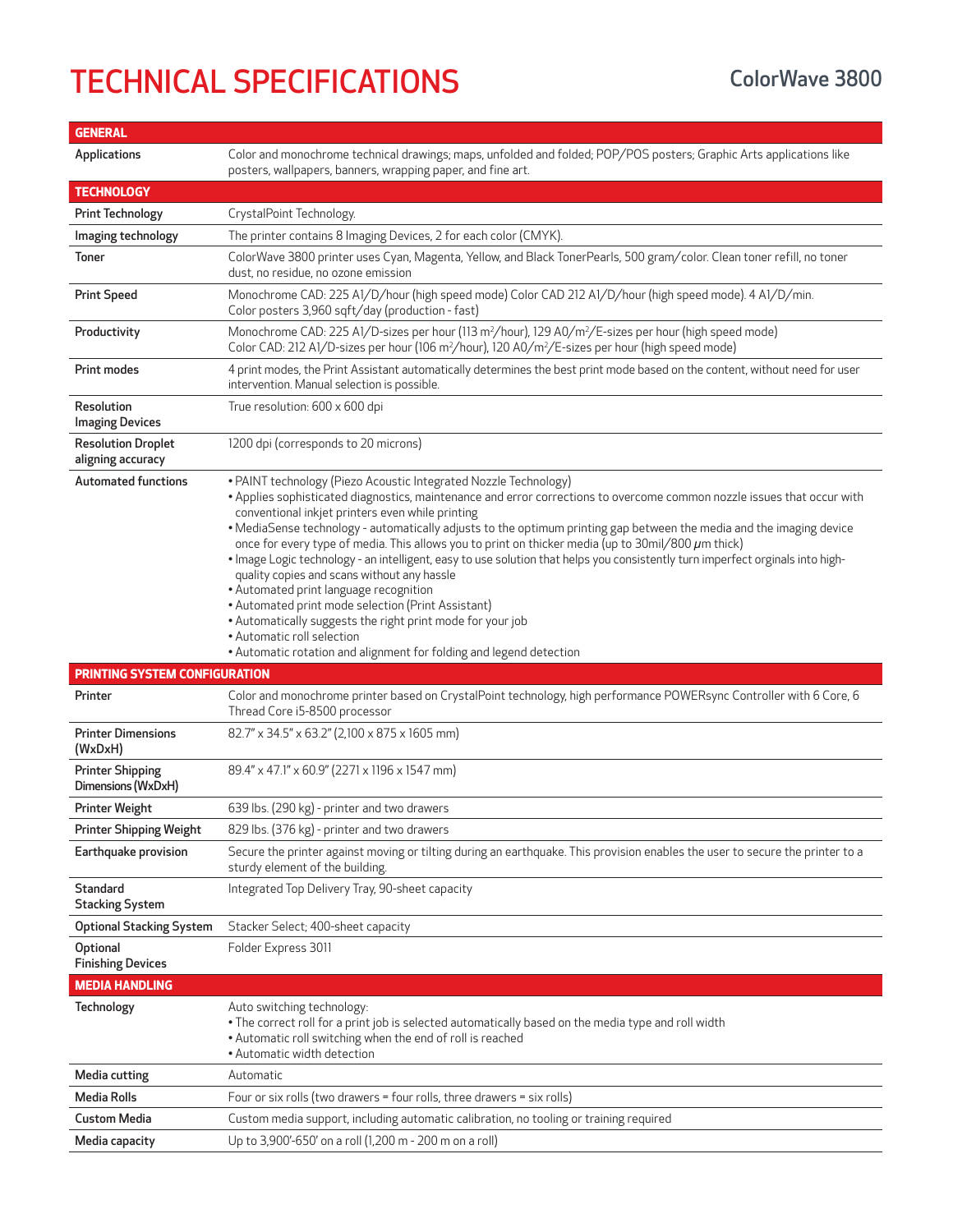| Media weight              | Paper: 16-53 lbs.; 60-200 g/m <sup>2</sup><br>Film: 2.5 - 8 mil                                                                                                                                                                                                                                                                                                                                                                                                                                                                                                                                                                                                                                                                       |
|---------------------------|---------------------------------------------------------------------------------------------------------------------------------------------------------------------------------------------------------------------------------------------------------------------------------------------------------------------------------------------------------------------------------------------------------------------------------------------------------------------------------------------------------------------------------------------------------------------------------------------------------------------------------------------------------------------------------------------------------------------------------------|
| Media thickness           | Paper: 30 mil; 800 $\mu$ m<br>Film: 2.5 - 8 mil                                                                                                                                                                                                                                                                                                                                                                                                                                                                                                                                                                                                                                                                                       |
| Roll length               | Up to 650' (200 mm)                                                                                                                                                                                                                                                                                                                                                                                                                                                                                                                                                                                                                                                                                                                   |
| Roll width                | All widths between 11-42" (297-1,067 mm) including standard sizes DIN, ANSI, ARCHI                                                                                                                                                                                                                                                                                                                                                                                                                                                                                                                                                                                                                                                    |
| Roll diameter             | up to 7.1" (180 mm)                                                                                                                                                                                                                                                                                                                                                                                                                                                                                                                                                                                                                                                                                                                   |
| Roll core diameter        | 3 in and 2 in cores (media on 2 in core to the external output not to the Top Delivery Tray) Media loose on core                                                                                                                                                                                                                                                                                                                                                                                                                                                                                                                                                                                                                      |
| Roll weight               | Up to 44.1 lbs (20 kg)                                                                                                                                                                                                                                                                                                                                                                                                                                                                                                                                                                                                                                                                                                                |
| Maximum printed width     | 42" (1,066 mm)                                                                                                                                                                                                                                                                                                                                                                                                                                                                                                                                                                                                                                                                                                                        |
| Maximum printed length    | Up to 656', 164' guaranteed (200 m; 50 m guaranteed)                                                                                                                                                                                                                                                                                                                                                                                                                                                                                                                                                                                                                                                                                  |
| <b>Media Types</b>        | Uncoated papers, uncoated Tyvek, self-adhesive papers, self-adhesive coated vinyls, blue back papers, polypropylene films,<br>polyester films, light block films, soft banner, instant dry photo paper, backlit film, blue back papers, textile types, canvas,<br>coated & uncoated non-woven wall paper (fleece), wallpaper, several natural and synthetic textiles                                                                                                                                                                                                                                                                                                                                                                  |
| <b>CONTROLLER</b>         |                                                                                                                                                                                                                                                                                                                                                                                                                                                                                                                                                                                                                                                                                                                                       |
| <b>Operating System</b>   | Windows 10 iOT LTSC, 64 bits                                                                                                                                                                                                                                                                                                                                                                                                                                                                                                                                                                                                                                                                                                          |
| Processor                 | 6 Core, 6 Thread Core i5-8500 @4.10GHz                                                                                                                                                                                                                                                                                                                                                                                                                                                                                                                                                                                                                                                                                                |
| Memory                    | 8 GB DDR4                                                                                                                                                                                                                                                                                                                                                                                                                                                                                                                                                                                                                                                                                                                             |
| <b>Hard Drive</b>         | 2x 500 GB, 7200 rpm (standard)                                                                                                                                                                                                                                                                                                                                                                                                                                                                                                                                                                                                                                                                                                        |
| Video                     | Intel HD Graphics, 1GHz                                                                                                                                                                                                                                                                                                                                                                                                                                                                                                                                                                                                                                                                                                               |
| Print Language (Standard) | TIFF, JPEG, HPGL, HPGL2, DWF, C4, Calcomp 906/907/951, CALS, NIRS, NIFF                                                                                                                                                                                                                                                                                                                                                                                                                                                                                                                                                                                                                                                               |
| Print Language (Optional) | ColorWave 3500 printer PDF/APPE license provides access to Driver Express for Adobe® PostScript®3 and PDF 1.7. It enables the<br>Adobe CPSI (Configurable PostScript Interpreter) and the APPE (Adobe PDF Print Engine) four components.                                                                                                                                                                                                                                                                                                                                                                                                                                                                                              |
| Access management         | Provide secure access to device by users by keying in password on the ClearConnect multi-touch operator panel or get access<br>with a Smart Card by connecting a card reader (including contactless). Authorization is managed by using Active Directory.                                                                                                                                                                                                                                                                                                                                                                                                                                                                             |
| Cloud support             | Unlimited user and or Administrator authenticated cloud support via WebDav and/or third party provider: e.g. Microsoft®<br>SharePoint®, Dropbox®, Box.com, box.net, Google® Drive®, Microsoft® OneDrive®, Amazon Cloud Drive®, Cloudsafe®, MyDisk®,<br>PlanWell Collaborate.                                                                                                                                                                                                                                                                                                                                                                                                                                                          |
| <b>Transformations</b>    | Scaling; Scaling (scale-to-fit page, reduce when image too large to avoid clipping or to custom factor, scale page size to<br>standard size), Rotation, Shift (automatic or user defined), Adding/removing trailing/leading edge, Mirror, Black intensity in<br>poster mode, Print optimization (standard, lines/text, poster). Color Highlight and Dark Original. Area to erase (area of interest).                                                                                                                                                                                                                                                                                                                                  |
| Color management          | • RGB input profile (sRGB, AdobeRGB)<br>. CMYK input profile (Euroscale coated, Euroscale uncoated, US Web coated (SWOP), US Web uncoated, ISOcoated_v2_<br>eci_300.icc, ISOcoated_v2_eci.icc (FOGRA39), PSO Uncoated ISO12647-ECI (FOGRA47), GRACoL2006_Coated1v2.icc,<br>SWOP2006_Coated3v2.icc, SWOP2006_Coated5v2.icc, UncoatedFogra29.icm<br>• Grey profile (standard included in the PDF/APPE option)<br>· Rendering intent (perceptual, saturation, absolute colorimetric, relative colorimetric)                                                                                                                                                                                                                              |
| Smart inbox               | Personalized Smart Inbox with history, Manage queue, Manage history, WebTools Express, Secured controller access                                                                                                                                                                                                                                                                                                                                                                                                                                                                                                                                                                                                                      |
| <b>SCANNER</b>            |                                                                                                                                                                                                                                                                                                                                                                                                                                                                                                                                                                                                                                                                                                                                       |
| Description:              | · Scanner Express is a Contact Image Sensor (CIS) color scanner, offering full hybrid performance with its scan-to-file<br>functionality/ Image Logic technology automates image enhancement and corrects for color highlight, folding lines, weak<br>info, background, and more.<br>. Send files via SMB, FTP or WebDAV to various locations such as local drives, personal Smart Inboxes, or the cloud<br>application of your choice. Scan to USB or use Mobile WebTools and Publisher Mobile to scan to mobile devices.<br>• Custom scan file naming to any location. Checkpoint functionality.<br>• ClearConnect supports live preview of the scanning process on the user panel.<br>• Scan to many formats, including Adobe PDF. |
| Scan resolution           | 600 x 600 dpi                                                                                                                                                                                                                                                                                                                                                                                                                                                                                                                                                                                                                                                                                                                         |
| Scan speed                | 49.9'/min monochrome scanning; (15.2 m/min monochrome scanning)<br>16.4'/min color scanning (5.0 m/min color scanning)                                                                                                                                                                                                                                                                                                                                                                                                                                                                                                                                                                                                                |
| Scan formats              | TIFF, PDF, PDF/A, JPEG, CALS, multi-page PDF, multi-page PDF/A and multi-page TIFF                                                                                                                                                                                                                                                                                                                                                                                                                                                                                                                                                                                                                                                    |
| Scan destination          | Local USB flash drive, FTP, SMB, Smart Inbox on Controller, Optional Local Home folder (LDAP), mobile device via Publisher<br>Express, WebDAV Clouds, PlanWell Collaborate.                                                                                                                                                                                                                                                                                                                                                                                                                                                                                                                                                           |
| Scan protocol             | FTP, SMB, scan to cloud (push to WebDAV based clouds)                                                                                                                                                                                                                                                                                                                                                                                                                                                                                                                                                                                                                                                                                 |
| Original width            | 8.2" - 38" (208-914 mm) automatic width detection                                                                                                                                                                                                                                                                                                                                                                                                                                                                                                                                                                                                                                                                                     |
| Original length           | 8.2"-630" (208 - 16,000 mm) - file type dependent, longer than 630" (16,000 mm) for smaller originals, automatic length detection                                                                                                                                                                                                                                                                                                                                                                                                                                                                                                                                                                                                     |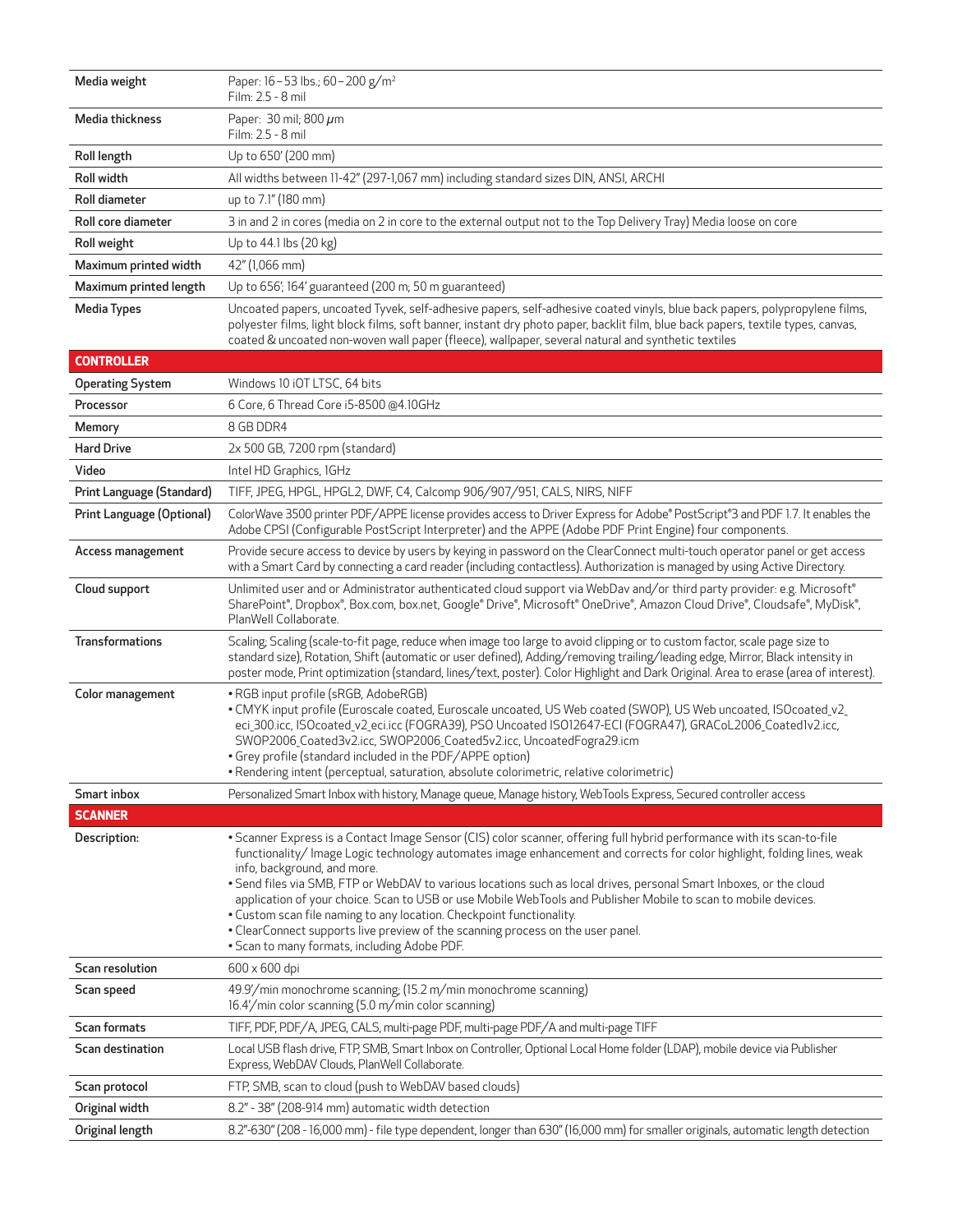| Original thickness                               | Maximum 0.03" (0.8 mm) - non-rigid documents                                                                                                                                                                                                                                                                                                                                                                                                                                                                                                                                                                                                                          |
|--------------------------------------------------|-----------------------------------------------------------------------------------------------------------------------------------------------------------------------------------------------------------------------------------------------------------------------------------------------------------------------------------------------------------------------------------------------------------------------------------------------------------------------------------------------------------------------------------------------------------------------------------------------------------------------------------------------------------------------|
| Zoom (copy)                                      | 1:1, Scale to media size, Scale to standard format, Custom: 10 - 1000%                                                                                                                                                                                                                                                                                                                                                                                                                                                                                                                                                                                                |
| <b>Preset Modes</b>                              | Blueprint, Colored original, Dark original, Folded lines/text, Lines/text standard, Lines/text draft, Photo, Map, Artwork                                                                                                                                                                                                                                                                                                                                                                                                                                                                                                                                             |
| Scanner Size (WxDxH)                             | 43" x 12" x 5.5" (1,097 x 308 x 140 mm)                                                                                                                                                                                                                                                                                                                                                                                                                                                                                                                                                                                                                               |
| <b>Scanner Weight</b>                            | 55 lbs (25 kg)                                                                                                                                                                                                                                                                                                                                                                                                                                                                                                                                                                                                                                                        |
| <b>USER INTERFACE</b>                            |                                                                                                                                                                                                                                                                                                                                                                                                                                                                                                                                                                                                                                                                       |
| Description                                      | ClearConnect multi-touch user panel<br>· Rotatable touchscreen for accessing local job management, the Smart Inbox, SmartAccess, Live Preview, printer status, and<br>maintenance control. Consistent look and feel from every angle of your workflow.                                                                                                                                                                                                                                                                                                                                                                                                                |
| User Interface Size<br>(WxDxH)                   | 11.8" x 8.7" x 1.6" (300 x 220 x 40 mm); Touchscreen: 10.4" (264 mm)                                                                                                                                                                                                                                                                                                                                                                                                                                                                                                                                                                                                  |
| Resolution                                       | 800 x 600 pixels (SVGA)                                                                                                                                                                                                                                                                                                                                                                                                                                                                                                                                                                                                                                               |
| Number of colors                                 | 16.2 Million                                                                                                                                                                                                                                                                                                                                                                                                                                                                                                                                                                                                                                                          |
| Operation                                        | • 3 hard buttons: [Wake-up], [Stop, interrupt, abort], [Home]<br>. Multi-touch functions: tab, double tap, pinch, 2 finger pinch, swipe, flick and spread.                                                                                                                                                                                                                                                                                                                                                                                                                                                                                                            |
| Interface design                                 | iF Design award: Distinctive user interface with intuitive navigation and clearly defined levels of operation.                                                                                                                                                                                                                                                                                                                                                                                                                                                                                                                                                        |
| Features                                         | • View optimization: Tilt (-4 to +45 degrees) and turn (-45 to +180 degrees)<br>· Status light (red, orange, green)<br>• USB 2.0 interface with indication light                                                                                                                                                                                                                                                                                                                                                                                                                                                                                                      |
| Languages                                        | Switch instantly between 2 languages, select from 20 languages; Czech, Danish, German, English-UK, English-US, Spanish,<br>Finnish, French, Hungarian, Italian, Japanese, Korean, Dutch, Norwegian, Polish, Portuguese, Russian, Swedish, Chinese                                                                                                                                                                                                                                                                                                                                                                                                                     |
|                                                  | simplified, Chinese-traditional.                                                                                                                                                                                                                                                                                                                                                                                                                                                                                                                                                                                                                                      |
| <b>CLEARCONNECT WORKFLOW</b>                     |                                                                                                                                                                                                                                                                                                                                                                                                                                                                                                                                                                                                                                                                       |
| Description                                      | Concurrent printing, copying, scanning, and file processing of single documents or sets.                                                                                                                                                                                                                                                                                                                                                                                                                                                                                                                                                                              |
| <b>Printer Drivers</b>                           | Driver Express for Adobe PostScript 3, Driver Select for Microsoft Windows                                                                                                                                                                                                                                                                                                                                                                                                                                                                                                                                                                                            |
| Job submission                                   | Create, retrieve and/or send jobs from diverse external locations (SMB, FTP, LPR, WebDav), Mobile devices via WebTools<br>Express and Publisher Mobile, USB flash drive, Cloud services, ONYX® Thrive, and optional Home folder(LDAP).                                                                                                                                                                                                                                                                                                                                                                                                                                |
| <b>ClearConnect</b>                              | • The ClearConnect software suite consists of a variety of applications that all have the same user interface. Default jobs<br>can be performed on by clicking the green button (SmartAccess for Print, Scan and Copy). Behavior and presets are<br>customizable via WebTools Express. Edit the most commonly used job settings for copy, scan, and print jobs.<br>. Use the Smart Inbox to view all jobs with status, job name, and owner.<br>. Actions to print, print all, edit, send to, delete and save. Custom sorting of jobs in list or group view.<br>. Open API for third-party or self-developed applications integrated with the ClearConnect user panel. |
| Device Management via<br><b>WebTools Express</b> | WebTools Express provide administrators the tools to manage the device remotely via the web: e.g. check printer status,<br>define default settings for print, copy and scan, define access, security, accounting, remote shutdown, software update and<br>restart, power on/off timer, system behavior, queue management, license management, view, create, edit and delete stamp<br>templates, etc. It also provides live system feedback via the web, enabling efficient help desk support.                                                                                                                                                                         |
| Queue management                                 | Spool memory provides a queuing system for print and copy jobs. This enables multiple users to send print and copy jobs at<br>the same time. Customize priority settings for copy and print jobs in the queue.<br>The Job Queue overview gives access to job names, owners, and status including required media. Jobs can be paused,<br>deleted, and placed on top of the queue.                                                                                                                                                                                                                                                                                      |
| Accounting (Standard)                            | WebTools Express: View the counter history at preferred time periods, per job, or total overview.                                                                                                                                                                                                                                                                                                                                                                                                                                                                                                                                                                     |
| <b>Accounting (Optional)</b>                     | <b>Direct Accounting Software</b>                                                                                                                                                                                                                                                                                                                                                                                                                                                                                                                                                                                                                                     |